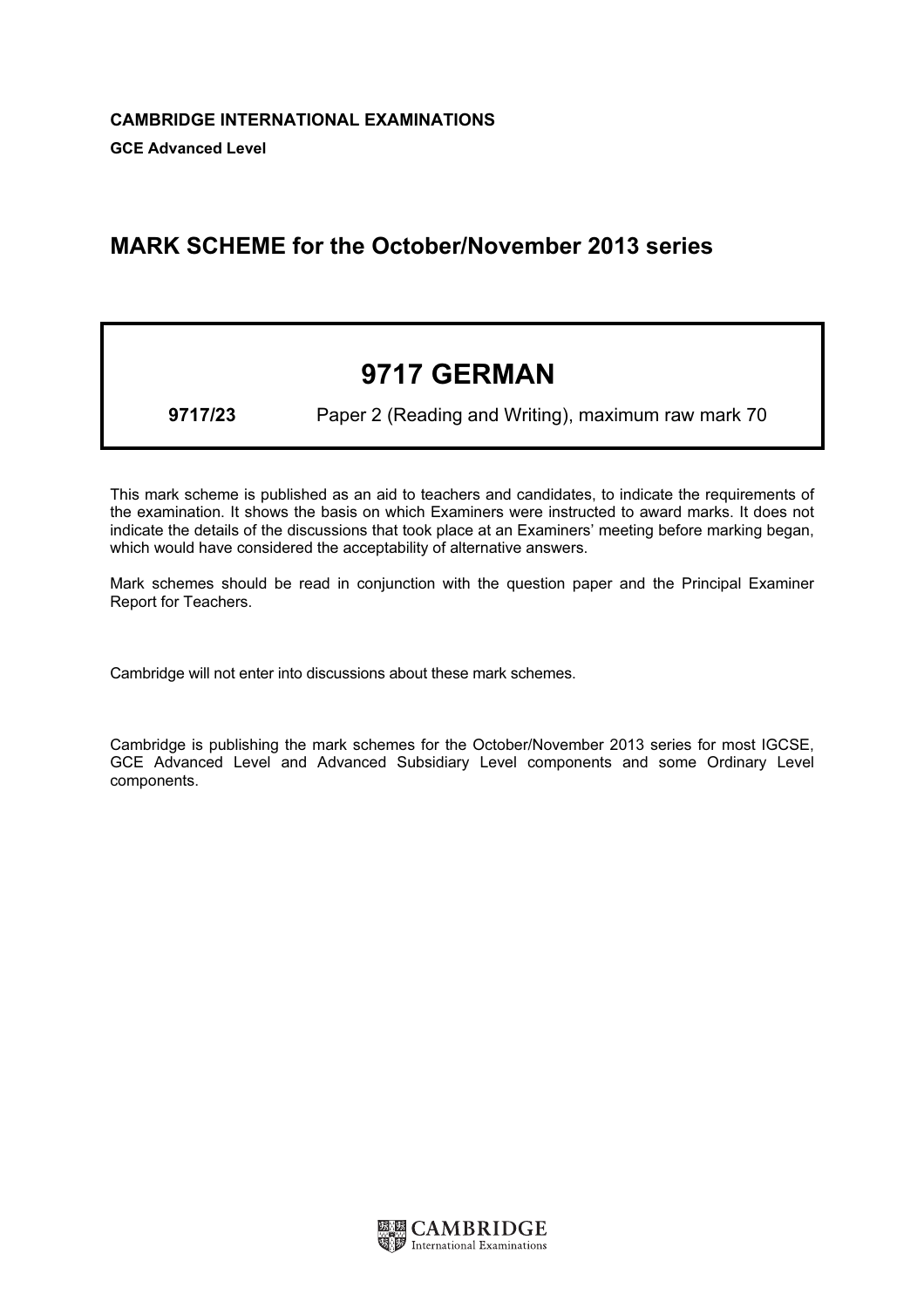|              | Page 2              |                       | <b>Mark Scheme</b>                                                                                                                                                                                                                                     | <b>Syllabus</b> | Paper                                     |
|--------------|---------------------|-----------------------|--------------------------------------------------------------------------------------------------------------------------------------------------------------------------------------------------------------------------------------------------------|-----------------|-------------------------------------------|
|              |                     |                       | GCE A LEVEL - October/November 2013                                                                                                                                                                                                                    | 9717            | 23                                        |
| 1            | (one mark per item) |                       |                                                                                                                                                                                                                                                        |                 |                                           |
|              |                     | (a) Atmosphäre        |                                                                                                                                                                                                                                                        |                 | $[1]$                                     |
|              |                     | $(b)$ zwingend $(en)$ |                                                                                                                                                                                                                                                        |                 | $[1]$                                     |
|              |                     | (c) Raum              |                                                                                                                                                                                                                                                        |                 | $[1]$                                     |
|              |                     | (d) ungenutzt         |                                                                                                                                                                                                                                                        |                 | $[1]$                                     |
|              |                     | (e) zudem             |                                                                                                                                                                                                                                                        |                 | $[1]$                                     |
|              |                     |                       |                                                                                                                                                                                                                                                        |                 | [Total: 5]                                |
|              |                     |                       |                                                                                                                                                                                                                                                        |                 |                                           |
| $\mathbf{2}$ |                     |                       | (one mark per correct rephrasing of sentence: words in brackets already given)                                                                                                                                                                         |                 |                                           |
|              | (a)                 |                       | (Durch einen Carsharing-Wagen werden) vier bis acht private PKW ersetzt.                                                                                                                                                                               |                 | $[1]$                                     |
|              |                     |                       | (b) (Carsharing-Flotten haben meistens) kleinere und jüngere Autos/<br>Autos, die kleiner und jünger sind.                                                                                                                                             |                 | $[1]$                                     |
|              | (c)                 |                       | (Neueste Technik und sparsamere Motoren) schonen die Umwelt.                                                                                                                                                                                           |                 | $[1]$                                     |
|              | (d)                 |                       | (Anfangs ist es nötig, eine Aufnahmegebühr) zu (be)zahlen.                                                                                                                                                                                             |                 | $[1]$                                     |
|              | (e)                 |                       | (Die Kaution wird zurückgegeben, wenn man) die / seine Mitgliedschaft (beendet.)                                                                                                                                                                       |                 | $[1]$                                     |
|              |                     |                       |                                                                                                                                                                                                                                                        |                 | [Total: $5$ ]                             |
| 3            |                     |                       | (a) Es gibt einen Tarif pro gefahrenen Kilometer<br>Und auch einen (zusammen mit einem) Stundentarif                                                                                                                                                   |                 | [1]<br>$[1]$<br>[2]                       |
|              |                     |                       | (b) Solange der Tank (noch) nicht leer ist, braucht man nicht zu tanken<br>Falls man tanken muss, bekommt man dieses Geld zurück                                                                                                                       |                 | $[1]$<br>$[1]$<br>[2]                     |
|              |                     |                       | (c) Reduzierte Fahrkarten<br>Kostenlose Parkplätze<br>Reisen in andere Regionen möglich/ vereinfacht                                                                                                                                                   |                 | $[1]$<br>$[1]$<br>$[1]$<br>[3]            |
|              |                     |                       | (d) Man verliert die persönliche (Bewegungs)Freiheit<br>Man kann persönliche Sachen nicht mehr im selben Auto behalten / (liegen) lassen                                                                                                               |                 | $[1]$<br>$[1]$<br>[2]                     |
|              |                     |                       | (e) ANY THREE OF THE FOLLOWING:<br>Leute, die unter 10 000 km pro Jahr unterwegs sind<br>Leute, die hauptsächlich nur kurze Fahrten (zur Stadt) machen<br>Leute, für die das Auto kein Statussymbol ist<br>Leute, die nicht täglich ein Auto brauchen. |                 | $[1]$<br>$[1]$<br>$[1]$<br>$[1]$<br>$[3]$ |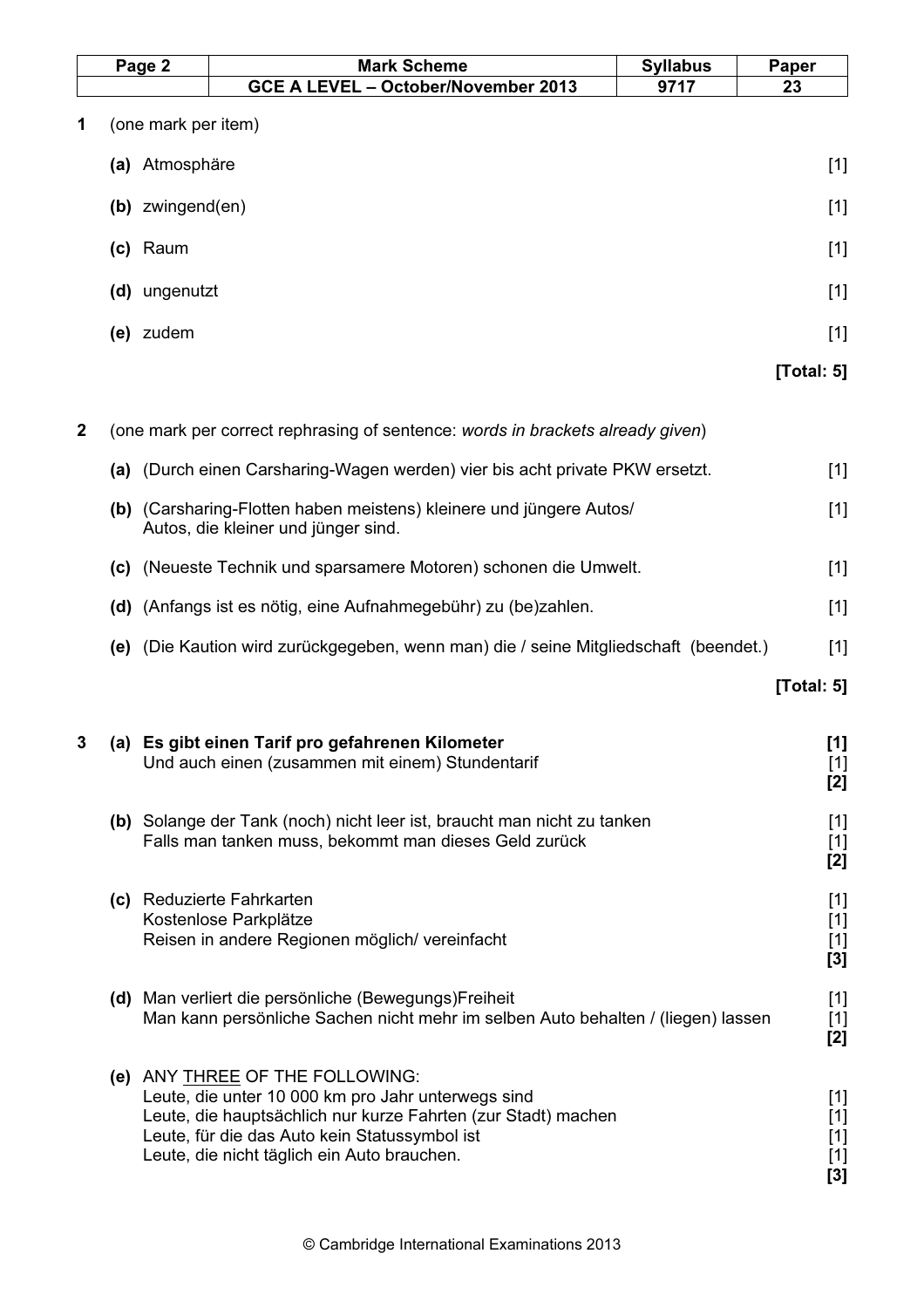| Page 3 |     |           | <b>Mark Scheme</b>                                                                                                                                                                                                                                                      | <b>Syllabus</b> | Paper                                   |
|--------|-----|-----------|-------------------------------------------------------------------------------------------------------------------------------------------------------------------------------------------------------------------------------------------------------------------------|-----------------|-----------------------------------------|
|        |     |           | GCE A LEVEL - October/November 2013                                                                                                                                                                                                                                     | 9717            | 23                                      |
|        | (f) |           | ANY THREE OF THE FOLLOWING:<br>Weil das/er die erwartete Entwicklung des Carsharings zeigt/ ein gutes Beispiel ist<br>Weil das/er populär ist<br>Weil das/er den Verkehr vermindert / verbessert hat<br>Weil das/er der Umwelt geholfen hat (durch weniger Abgase usw.) |                 | $[1]$<br>$[1]$<br>$[1]$<br>$[1]$<br>[3] |
|        |     |           |                                                                                                                                                                                                                                                                         |                 | = Inhalt [15]<br>+ Sprache [5]          |
|        |     |           |                                                                                                                                                                                                                                                                         |                 | [Total: 20]                             |
| 4      |     |           | (a) Es gibt meistens nur eine Person pro Wagen /<br>zu viele Autos nur mit Fahrer                                                                                                                                                                                       |                 | $[1]$                                   |
|        |     |           | Manche Einzelfahrt ist nicht unbedingt notwendig / nicht alle Fahrten<br>können notwendig sein                                                                                                                                                                          |                 | $[1]$<br>[2]                            |
|        |     |           | (b) ANY THREE OF THE FOLLOWING:<br>Das Auto musste größer sein, als sie wollte<br>Das Auto war teurer / kostete mehr, als sie wollte<br>Die Abhol-Station war weit / 5 km weg / umständliches Abholen<br>Das schlechte Wetter                                           |                 | $[1]$<br>$[1]$<br>$[1]$<br>$[1]$<br>[3] |
|        |     | $(c)$ (i) | Sie wollte den gegebenen Zeitraum ändern / verlängern (können)<br>Sie wollte eine andere Abstell-Station nutzen (können)                                                                                                                                                |                 | $[1]$<br>$[1]$<br>[2]                   |
|        |     | (ii)      | Der Wagen war schon (für den nächsten Kunden) ausgebucht / reserviert (worden) /<br>musste für den nächsten Kunden fertig gemacht werden                                                                                                                                |                 | $[1]$<br>[1]                            |
|        |     |           | (d) Darüber, dass das Auto schmutzig war<br>Dass es im Auto schlecht / muffig / nach kaltem Rauch roch / stank<br>Dass die Klimaanlage im Auto defekt war<br>Dass das Wartungs- / Inspektionspersonal nachlässig (gewesen) war / die                                    |                 | $[1]$<br>$[1]$<br>$[1]$                 |
|        |     |           | Probleme nicht beseitigt / seinen Job nicht gemacht hatte                                                                                                                                                                                                               |                 | $[1]$<br>[4]                            |
|        |     |           | (e) ein normaler Mietwagen kostet wenig mehr / ähnlich viel Geld<br>Die normalen Vermietungsfirmen sind bekannt / haben einen                                                                                                                                           |                 | $[1]$                                   |
|        |     |           | anerkannten Namen / Ruf / = müssen auf ihren Namen / Ruf achten<br>Normale Vermietungsfirmen bieten bessere / detailliertere Bedingungen /<br>präzisere Information / man weiss, was einen erwartet                                                                     |                 | $[1]$<br>$[1]$                          |
|        |     |           |                                                                                                                                                                                                                                                                         |                 | [3]                                     |
|        |     |           |                                                                                                                                                                                                                                                                         |                 | <b>Inhalt</b> [15]<br>+ Sprache [5]     |
|        |     |           |                                                                                                                                                                                                                                                                         |                 | [Total: 20]                             |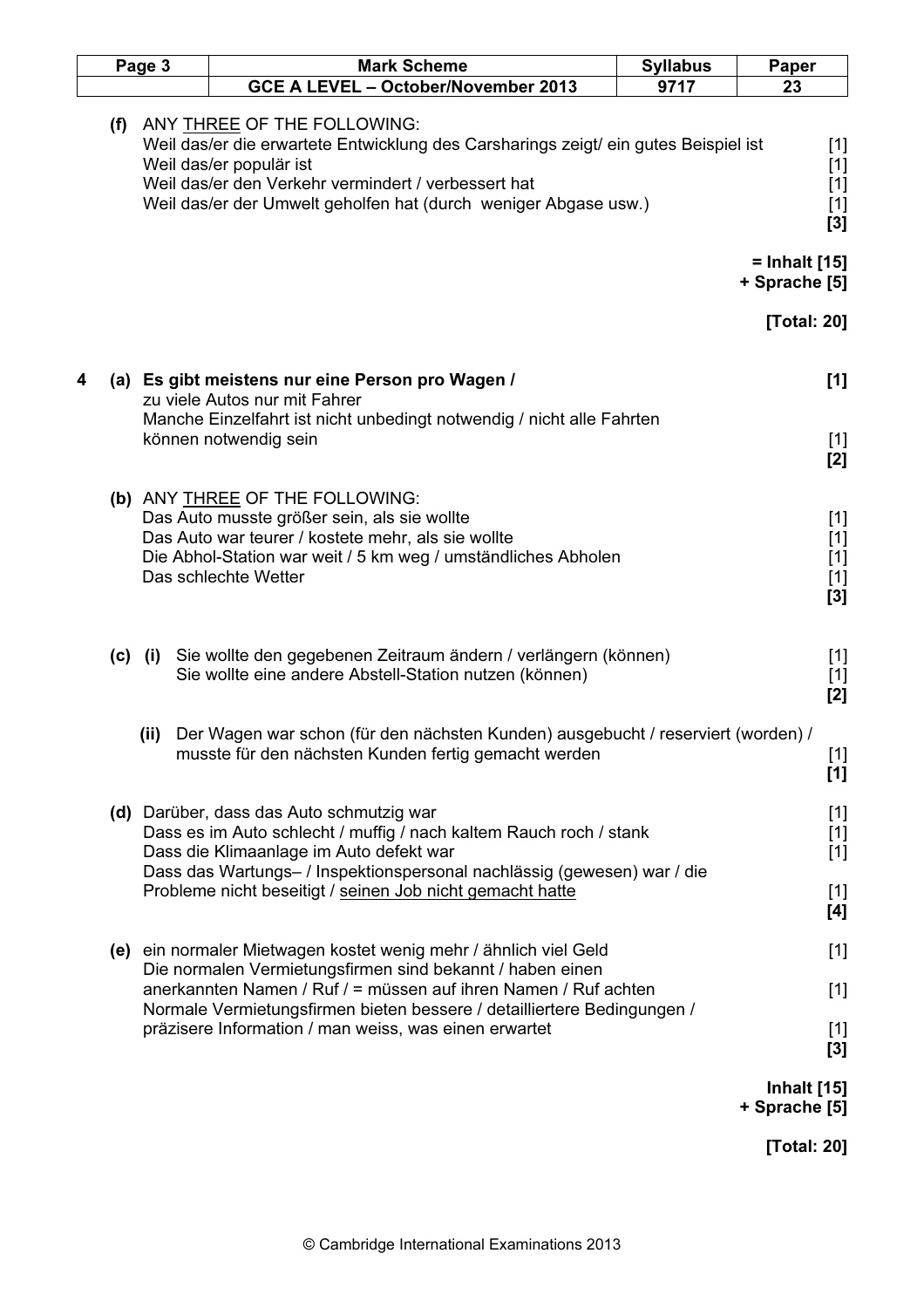| Paqe 4 | <b>Mark Scheme</b>                  | <b>Syllabus</b> | Paper     |
|--------|-------------------------------------|-----------------|-----------|
|        | GCE A LEVEL – October/November 2013 | 9717            | ົາາ<br>23 |

#### Sprache (5 marks):

#### Language marks: applies to the award of language marks for Qu. 3, 4 and 5.

| 5            | Very good<br>Consistently accurate. Only very few errors of minor significance. Accurate use of more<br>complex structures (verb forms, tenses, prepositions, word order).                                      |  |  |
|--------------|-----------------------------------------------------------------------------------------------------------------------------------------------------------------------------------------------------------------|--|--|
| 4            | Good<br>Higher incidence of error than above, but clearly has a sound grasp of the grammatical<br>elements, in spite of lapses. Some capacity to use accurately more complex structures.                        |  |  |
| 3            | Sound<br>Fair level of accuracy. Common tenses and regular verbs mostly correctly formed.<br>Some problems in forming correct agreement of adjectives. Difficulty with irregular<br>verbs, use of prepositions. |  |  |
| $\mathbf{2}$ | <b>Below average</b><br>Persistent errors in tense and verb forms. Prepositions frequently incorrect. Recurrent<br>errors in agreement of adjectives.                                                           |  |  |
| $0 - 1$      | Poor<br>Little or no evidence of grammatical awareness. Most constructions incomplete or<br>incorrect. Consistent and repeated error.                                                                           |  |  |

#### Further marking guide to Question sets 3 and 4:

The five marks available for Quality of Language are awarded globally for the whole performance on each set of answers.

A concise answer, containing all mark-bearing components for Content is scored on the full range of marks for language, i.e. length does not determine the Quality of Language mark.

Answers scoring 0 for Content cannot contribute to the overall Quality of Language mark. Identify the answer(s) scoring 0 for Content in the whole set of answers. Then add together the number of Content marks available for each of these questions and reduce the Quality of Language mark according to the following table:

| Total Content marks available on<br>questions where a candidate scores 0 | <b>Reduce Quality of Language mark by:</b> |
|--------------------------------------------------------------------------|--------------------------------------------|
| $2 - 3$                                                                  | 1                                          |
| $4 - 5$                                                                  | 2                                          |
| $6 - 7$                                                                  | 3                                          |
| $8 - 14$                                                                 | 4                                          |
| 15                                                                       | 5                                          |

Note: A minimum of one mark for Quality of Language should be awarded if there are any Content marks at all (i.e. 0 Quality of Language marks only if 0 Content marks).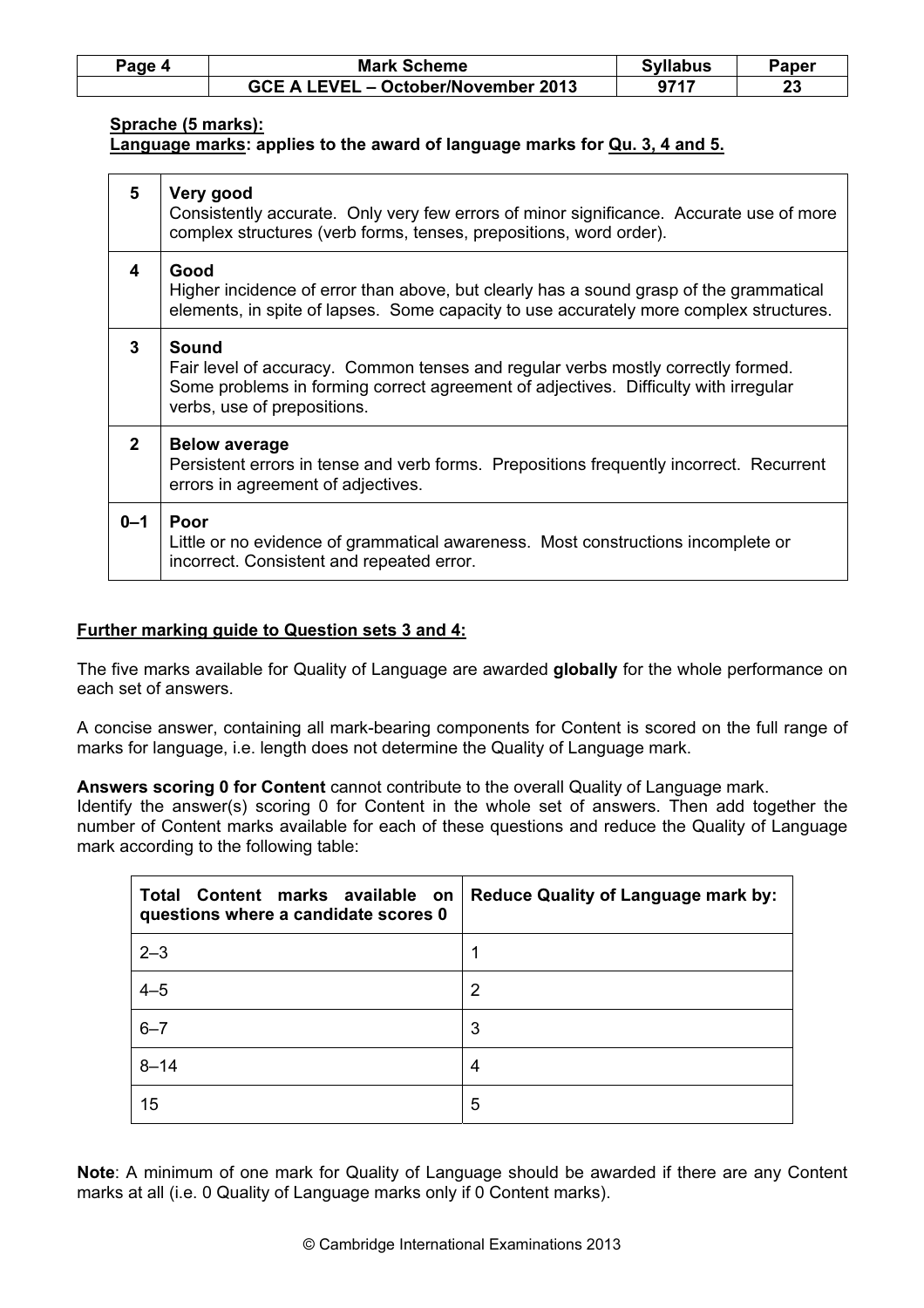| Page 5 | <b>Mark Scheme</b>                  | <b>Syllabus</b> | Paper   |
|--------|-------------------------------------|-----------------|---------|
|        | GCE A LEVEL - October/November 2013 | 9717            | ົ<br>ZJ |

#### Question 5

Vorteile:

- Carsharing ist umweltfreundlich reduziert die Anzahl von Autos, Verkehrslärm, Abgase, CO2
- Ein Carsharing-Auto kann 4–8 private PKW ersetzen / Auto bleibt nicht 23 Stunden ungenutzt
- Carsharing-Autos sind oft neu(er), also technisch umweltfreundlicher
- Carsharing ist einfach keine Verantwortungen für den Fahrer (keine Wartung, Pflege, Versicherung, Reinigung, Parkprobleme)
- Die Kosten sind einfach und im Voraus geregelt
- Spritkosten sind inklusiv
- Carsharing ist bundesweit und erfolgreich (120Anbieter / 300 Städte / Gemeinden)
- DB-Partnerschaften Vorteile fürs überregionale Fahren
- Perfekt für kurze Stadtfahrten, für Menschen, für die ein Auto nur ein Mittel zum Zweck ist
- Carsharing ist nicht teuer / man kann Geld sparen
- Man kann online reservieren einfach

#### Nachteile:

- Aufnahmegebühr, Kaution
- Persönliche Bewegungsfreiheit wird eingeschränkt
- Keine eigenen Sachen im Auto möglich
- Nicht geeignet für tägliche Fahrer / für Vielfahrer
- Man bekommt nicht automatisch ein Auto in der gewünschten Größe
- Carsharing-Autos sind (nur) an bestimmten Stationen erhältlich
- Man darf die Reservierungsfrist nicht immer verlängern / ändern / keine Flexibilität
- Der Carsharing-Kunde ist auf die Tüchtigkeit des Wartungs– / Inspektionspersonals angewiesen – kann enttäuschend sein
- Carsharing birgt (zu) viele Risiken
- Normales Mieten bleibt eine (relativ) günstige Alternative Vermietungsfirmen können verlässlicher sein – Ruf

 Inhalt:10 marks persönlicher Standpunkt: 5 marks + Sprache: 5 marks

[Total: 20]

Total marks for paper [70]

#### Guide to marking Qu.5:

#### Inhalt (10 marks):

The above points are *principal suggestions*. However, one mark should be awarded for any correct and relevant point made from either text, provided that BOTH texts are referred to.

#### persönlicher Standpunkt (5 marks):

This part of the answer need not be separate, and may be readily integrated with the 'Inhalt' element. This aspect of the response is, however, to be marked like a mini-essay, according to the variety and interest of the opinions expressed, the response to the original text material and the ability to express a personal viewpoint. As follows: